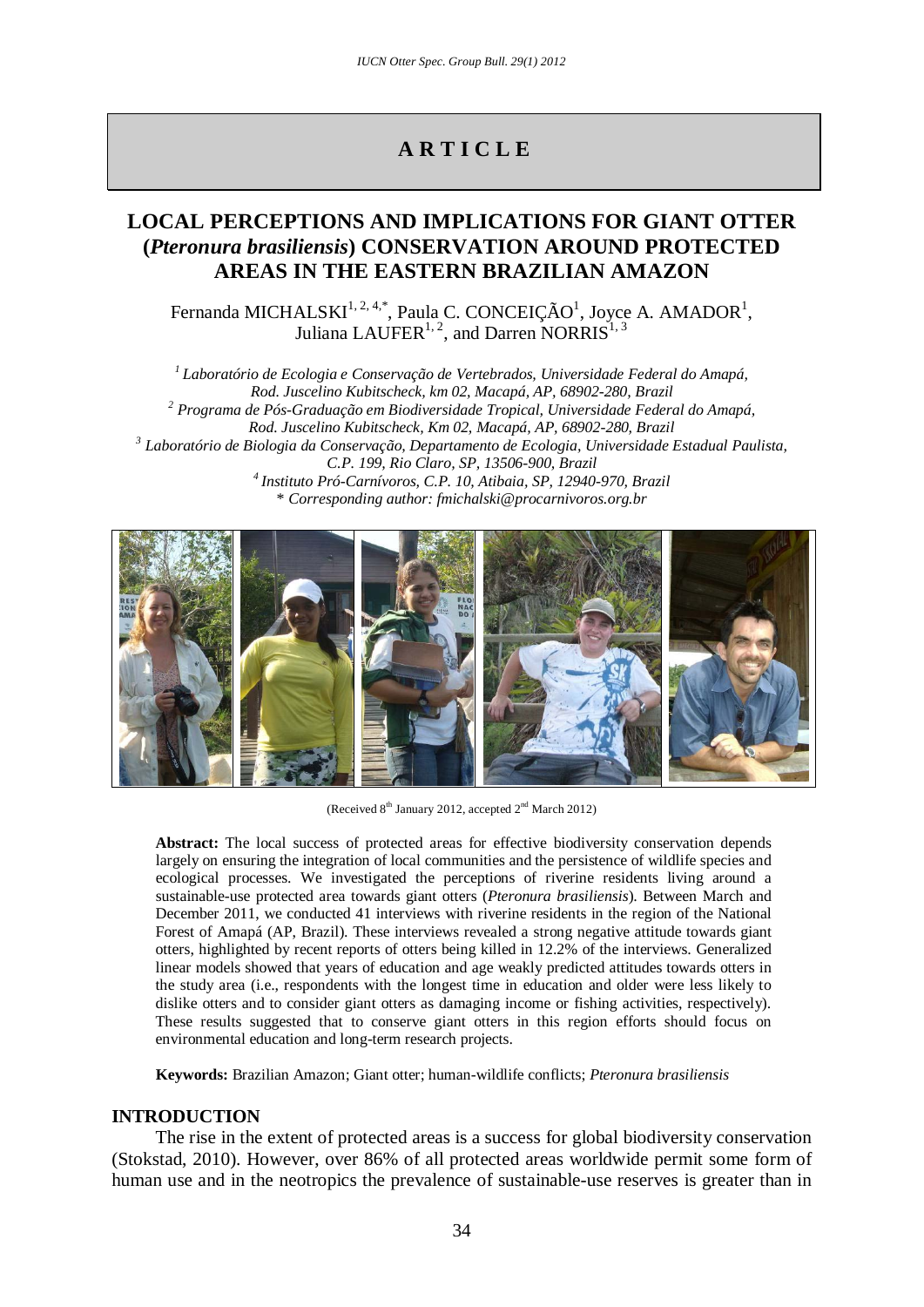tropical areas of Africa and Asia (Peres, 2011). Currently, almost 37% of the Brazilian Amazon is protected, but in the current protected area system, 22% are indigenous land and 11% are sustainable-use reserves (e.g., production forests) (Azevedo-Ramos et al., 2006). Therefore, the local success of protected areas for effective biodiversity conservation depends largely on ensuring the integration of local communities with activities aimed at conserving wildlife species and ecological processes.

The increase and expansion of human populations means that biodiversity and species conservation activities are intrinsically associated with the socio-economic context (Marshall et al., 2007; Dickman, 2010). The resolution of human-wildlife conflicts (Dickman, 2010), success of re-introduction (Morzillo et al., 2010), and effectiveness of protected areas (Andam et al., 2008) are all dependent on the local context, which includes the perceptions of stakeholders.

Human perceptions towards carnivores differ with a number of variables including: gender (Campbell and Torres Alvarado, 2011), age (Morzillo et al., 2010; Campbell and Torres Alvarado, 2011), species (Lescureux and Linnell, 2010; Campbell and Torres Alvarado, 2011), knowledge/education (Morzillo et al., 2010; Lescureux et al., 2011), location (Dar et al., 2009; Liu et al., 2011), occupation (Hazzah et al., 2009; Lescureux and Linnell, 2010), frequency of contact (Hazzah et al., 2009; Lescureux and Linnell, 2010; Lescureux et al., 2011; Liu et al., 2011), and religious/belief systems (Hazzah et al., 2009; Liu et al., 2011). This lability in perceptions means that through actions such as environmental education it is possible to modify human perceptions, which can directly influence human behaviours with positive outcomes such as reducing human wildlife conflicts and promoting the conservation of biodiversity (Dickman, 2010) but see (Liu et al., 2011).

As found in other carnivore species, human perceptions towards otters differ depending on the socio-economic context. Perceptions may range from positive when otters can act as tourist attractions capable of generating revenue, neutral in agricultural landscapes where they have no impact on local economies (Norris and Michalski, 2009), to negative where giant otters are perceived as competitors by fisherman (Gómez and Jorgenson, 1999; Recharte et al., 2008). Although some studies report correlations between the perceived or real magnitude of damages (e.g. financial losses) and implementation of lethal control measures (Kloskowski, 2011), there is often considerable disparity between the real and perceived impacts of otters (such as net damage and stock consumption) (Gómez and Jorgenson, 1999; Freitas et al., 2007; Recharte et al., 2008; Rosas-Ribeiro et al., 2011; Vaclavikova et al., 2011). Across the Amazon basin, riverine communities struggle to sustain livelihoods. These communities depend on fish as a source of protein and/or financial income. Therefore any real or perceived losses caused by otters will lead to negative impacts on regional conservation efforts. For example damage to even a single fishing net may result not only in injuries to otters but also significant losses for local communities that struggle to sustain livelihoods. As such understanding and resolving otter-human conflicts is vital for both sustainable socio-economic development and biodiversity conservation.

Giant otter populations were decimated throughout their range by the fur trade, for example, 1000–3000 pelts were exported annually from the Brazilian Amazon during the 1950–60's (Smith, 1980). Additionally, habitat destruction (Michalski and Peres, 2005), and illegal hunting are recognised as principal threats to the remaining giant otter populations (Carter and Rosas, 1997; Duplaix et al., 2008). Due to their piscivorous diet, giant otters are widely perceived as competitors by fisherman across the Amazon basin (Gómez and Jorgenson, 1999; Recharte et al., 2008; Rosas-Ribeiro et al., 2011). Therefore, developing effective mitigation strategies for human-otter conflicts is necessary to prevent local communities in the remaining giant otter strongholds from adopting lethal control in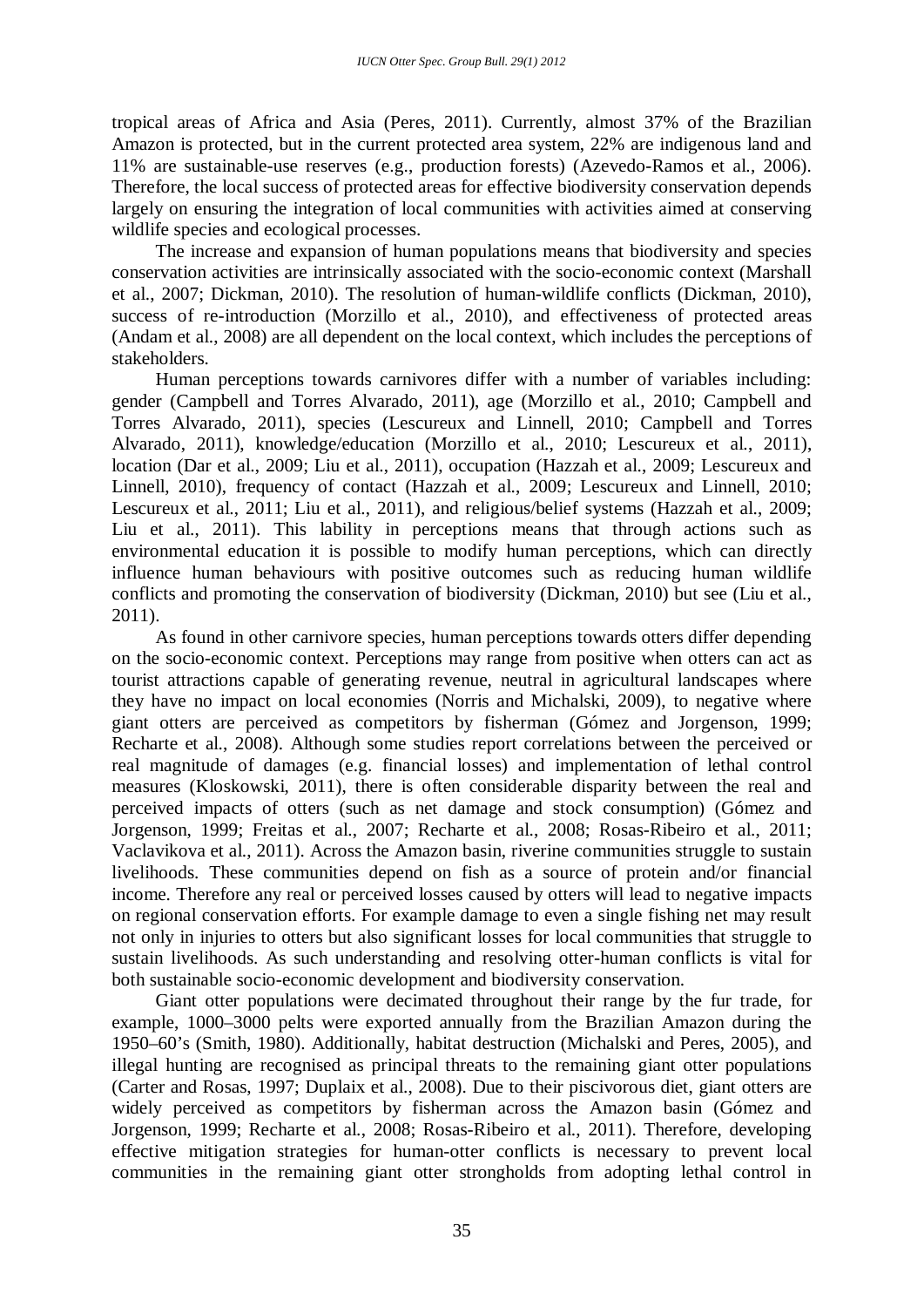retaliation for perceived and/or real losses. We investigated attitudes of riverine residents towards giant otters in a poorly studied region of the Brazilian Amazon. We evaluated several socio-economic variables in order to determine their influence on local perceptions and to identify possible conflicts between local residents and giant otters.

## **MATERIAL AND METHODS**

#### **Study area**

This study was conducted in the region of the National Forest of Amapá (FLONA), Amapá State, eastern Brazilian Amazon (0°55'29''N, 51°35'45''W, Fig. 1). FLONA is a 412,000 ha sustainable-use reserve, adjacent to continuous undisturbed forest areas and maintains the full community of medium and large bodied vertebrates. This protected area experiences low levels of anthropogenic perturbations, in part because only eight families live on the reserve border, and the nearest city (Porto Grande) is located 46 km by river from the area (Fig. 1).



**Figure 1.** Location of the study area in Amapá State, eastern Brazilian Amazon. A Landsat TM image (227/67, 25 October 2009) shows the location of the 41 interviews (red circles) conducted between March and December 2011, and the nearest urban centre (Porto Grande). The black line shows the limits of the National Forest of Amapá (FLONA). Green, pink, and blue areas represent forest, non-forest, and open-water cover, respectively.

## **Data collection**

From March to December 2011 we used pre-elaborated questionnaires to interview all local riverine residents along the Araguari and Falsino Rivers from Porto Grande municipality to the nearest protected area (FLONA; Fig. 1). The interviews were conducted on a one to one basis with researchers asking questions and taking notes of the responses.

As a key prerequisite, all riverine residences that we visited were associated with one local informant (long-term resident and or landowner), who was (1) willing to be interviewed, (2) had local information regarding the study area and fishing practices, (3) had knowledge of the local wild fauna, and (4) had been living in the property or close to it for at least one year (mean  $\pm$  SD = 16.1  $\pm$  13.5 years, range = 1.5 – 51 years; n = 41 respondents). To understand attitudes towards giant otters we focused on replies to six questions (i.e., response variables):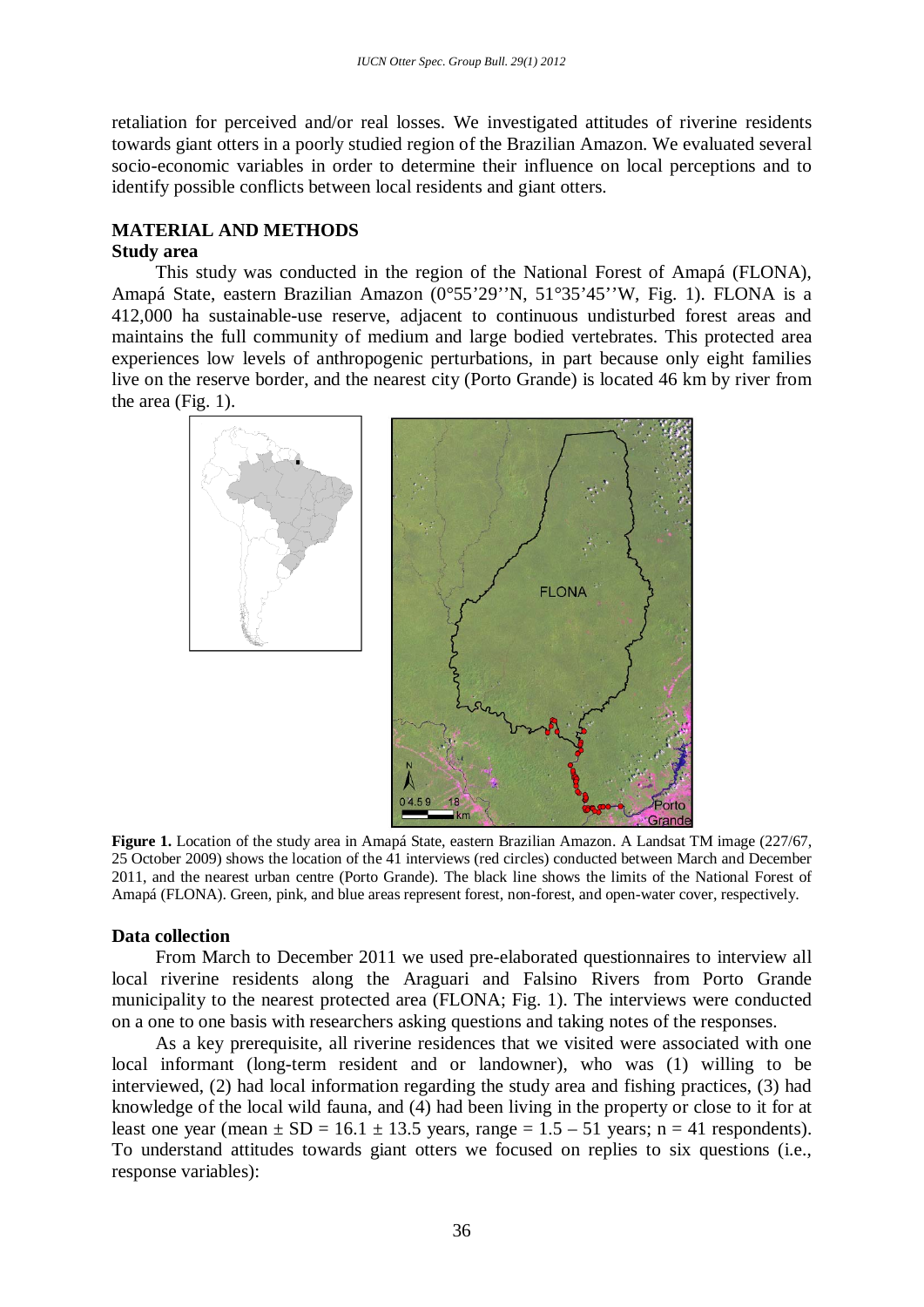- 1) List five wild animal species they liked, with species ranked according to the order in which they were mentioned (e.g. first mentioned species was the most liked);
- 2) List five wild animal species that they disliked, with species ranked according to the order in which they were mentioned (e.g. first mentioned species was the most disliked);
- 3) Which five wild animal species damage family income, with species ranked according to the order in which they were mentioned (e.g. first mentioned species was the most damaging to income);
- 4) Which five wild animal species damage (directly or indirectly) fishing activity, with species ranked according to the order in which they were mentioned (e.g. first mentioned species was the most damaging);
- 5) Whether they had experienced a problem with giant otters (e.g., ripped fishing net) in the past five years, recorded as a single yes or no answer;
- 6) Whether giant otters had been killed in the region close to their house in the past five years, recorded as a single yes or no answer.

Our pre-elaborated questionnaires were also used to obtain information from the respondent, such as age, years of school education, and the principal source of income, all of which can influence perceptions towards giant otters (i.e., predictor variables).

#### **Data analysis**

All analyses were performed in R (R Development Core Team, 2010). To examine if the protected area influenced respondents perceptions towards giant otters we compared responses between i) two classes: within and outside of the protected area and ii) between three classes representing three zones delineated based on proximity to the protected area (near: up to 3 km, intermediate: from 8 to 25 km, and far: from 27 to 43 km). Responses to all six questions were transformed to a binary (yes or no) variable. For example all respondents who mentioned giant otters as one of the disliked species were "yes" and those who did not "no". We then compared the proportion of respondents who replied yes between the classes (protected area and proximity) using the R function "prop.test", which tests the null that the proportions (probabilities of success) in several groups are the same.

We used generalized linear models (GLMs – family = binomial, link=logit) to investigate predictors of the perceptions of riverine residents towards giant otters. Perceptions towards giant otters were defined by four responses: "Dislike" (binary response of whether respondents mentioned giant otter as a disliked animal), "Problem" (binary response of whether respondents had ever encountered a problem with giant otters such as damage to fishing nets), "Damage income" (binary response of whether respondents mentioned giant otters as damaging the family income), "Damage fish" (binary response of whether respondents mentioned giant otters as species that damaged fishing activities).

As predictors of interviewee responses we used age (as a continuous variable), the years of school education (split into three classes: illiterate, one to five years, and six to ten years of schooling), distance to FLONA (measured from the Landsat image by following the river channel from the residence to the southeast border of the protected area for all interviews conducted outside FLONA and labelled as zero for all residences located on the border of the protected area), and the principal source of income of the interviewee (three classes: agriculture, fishing, and other). The influence of these predictors on the response variables was tested with separate GLMs to understand how these predictors could affect the perceptions towards giant otters. We adopted a backwards stepwise selection (R function "step") applying the program defaults to arrive at a most parsimonious (i.e. "best") model. We compared variable slope estimates in both the full and the "best" model selected, which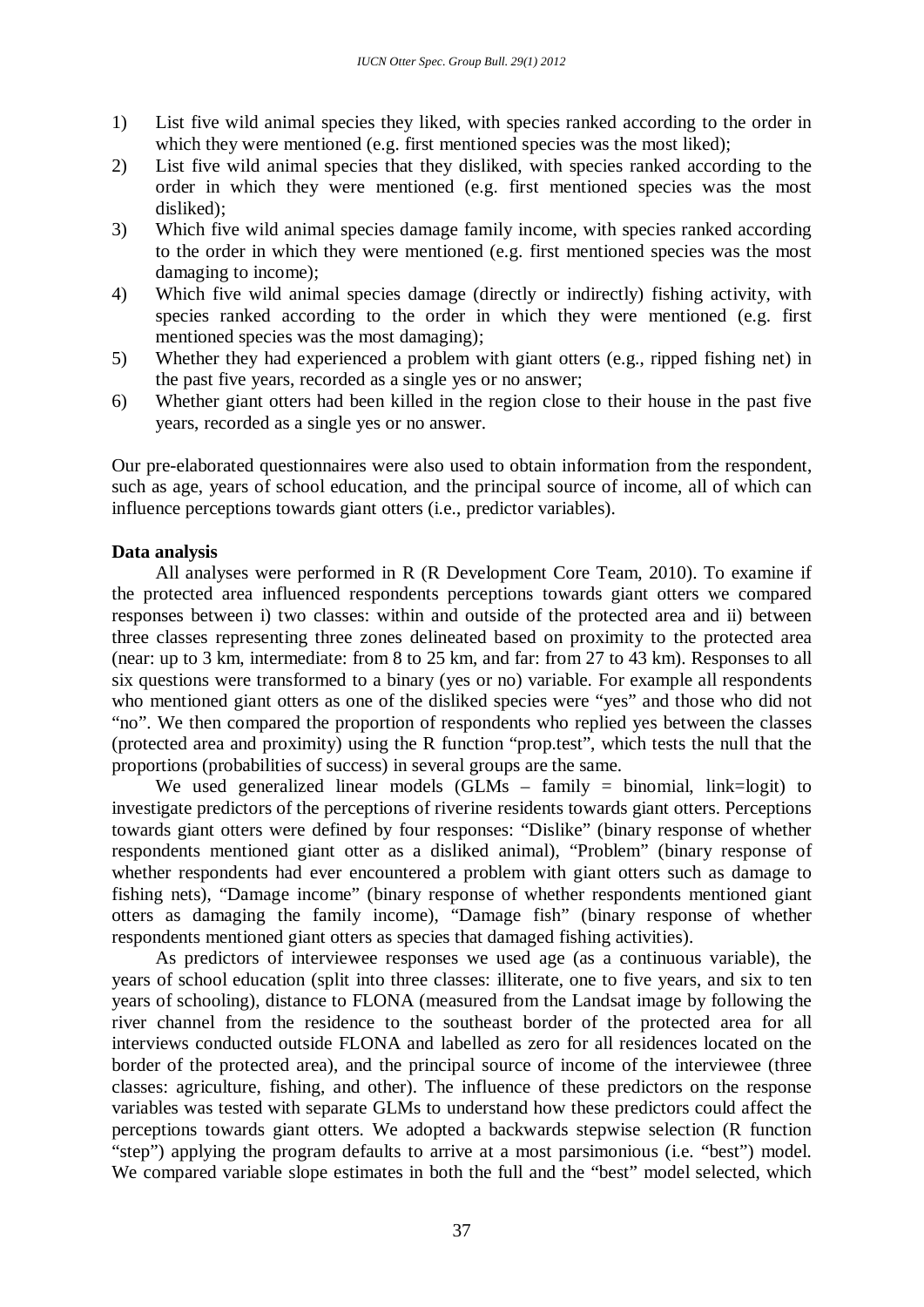enables us to avoid well known issues of stepwise approaches (e.g., inflated Type 1 error rates) (Mundry and Nunn, 2009).

#### **RESULTS**

We conducted 41 interviews with riverine residents located along the Araguari and Falsino Rivers (Fig. 1). The Euclidian nearest neighbour distance between all interviews was on average 13.4 km ( $\pm$  SD = 9.2 km, range = 0.1-38.4 km, n=820 pairwise comparisons). The principal source of income for the majority of respondents was from agriculture (68.3%, n=28), followed by fishing (21.9%, n=9). Although the majority did not necessarily depend financially on fishing, all respondents went fishing frequently (i.e. at least monthly), with the majority (53.6%, n=22) fishing daily. Fish was an important food item, with all families eating at least 250 grams of fish per week and the majority  $(80.4\%, n = 33)$  consuming more than 2 kg of fish per week.

None of the interviewees cited giant otters as a "Liked" species, with responses generally neutral i.e. 87.8% ( $n = 36$ ) interviewees did not mention giant otters as a "Liked" or "Disliked" species. However, considering responses to all questions asked (Table 1) there were clearly strong negative perceptions towards giant otters throughout the region (Fig. 2). The majority of respondents identified giant otters as a species that "caused problems" (e.g. ripped fishing nets) and "damaged fishing activities" (73.2 and 75.6% respectively). When questioned about the top five animals that most damage monthly family income giant otters were cited by six respondents (14.6%) and not mentioned by the remaining 35 residents (85.4%) (Table 1; Fig. 2B).

When asked if interviewees had ever killed giant otters in the past five years in the study area, five (12.2%) confirmed that giant otters had been killed (Table 1) as a result of fear (n=2), anger or simple retaliation during fishing activities (n=3). Although interviewees did not provide exact dates of when the giant otters were killed, the most recent report was one year before our interview. These reports occurred throughout all the classes of proximity from FLONA (n=1, 3, 1, near, intermediate, and far, respectively).

| Table 1. Responses from riverine residents interviewed along the Araguari and Falsino rivers. The proportion              |
|---------------------------------------------------------------------------------------------------------------------------|
| (expressed as % in the table) of responses were compared i) between two classes: within and outside of the                |
| protected area and ii) between three classes representing three zones delineated based on proximity to the                |
| protected area. Bold typeface denotes statistically different proportions of responses between classes ( $\alpha$ =0.05). |
| Proportions were calculated from the number of respondents who cited giant otters as a "Liked animal",                    |
| "Disliked animal", "Caused problems", "Damaged income", "Damage fishing activities" and reported the                      |
| occurrence of giant otters being killed. Proportions calculated from total number of respondents in each class            |
| (column sample sizes).                                                                                                    |

|                           |          | Within Protected Area |              | Proximity to Protected Area |              |          |
|---------------------------|----------|-----------------------|--------------|-----------------------------|--------------|----------|
|                           | All      | Outside               | In           | Near                        | Intermediate | Far      |
|                           | $(n=41)$ | <b>FLONA</b>          | <b>FLONA</b> | $(n=11)$                    | $(n=18)$     | $(n=12)$ |
|                           |          | $(n=33)$              | $(n=8)$      |                             |              |          |
| Liked animal              | 0.0      | 0.0                   | 0.0          | 0.0                         | 0.0          | 0.0      |
| Dislike animal            | 12.2     | 15.2                  | 0.0          | 0.0                         | 27.8         | 0.0      |
| Cause problems            | 73.2     | 78.8                  | 50.0         | 63.6                        | 77.8         | 75.0     |
| Damage income             | 14.6     | 18.2                  | 0.0          | 0.0                         | <b>33.3</b>  | 0.0      |
| Damage fishing activities | 75.6     | 81.8                  | 50.0         | 63.6                        | 88.9         | 66.7     |
| Giant otter killed        | 12.2     | 12.1                  | 12.5         | 9.1                         | 16.7         | 8.3      |

Visual inspection revealed that negative perceptions of giant otters as a problem species (Fig. 2D) and a species that damaged fishing activities (Fig. 2C) occurred throughout the region. However, perceptions of dislike (Fig. 2A) and damaging income (Fig. 2B) were clustered within a 15.8 km stretch of river ("intermediate zone") between the town of Porto Grande and FLONA. Although residents bordering the protected area tended to have less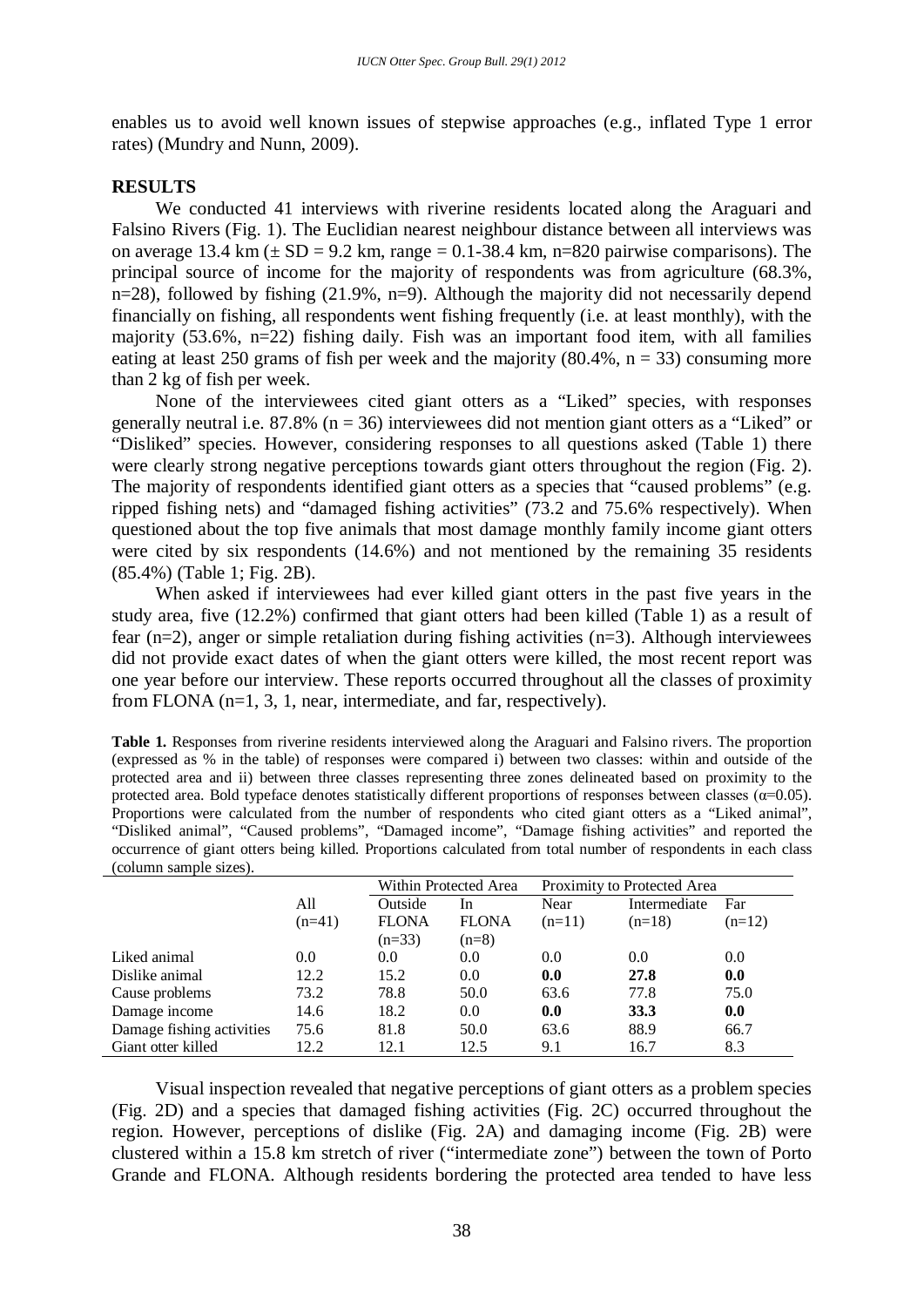negative perceptions towards giant otters (Table 1) when compared with those living outside, this difference in perceptions was not significant. However, responses did differ significantly between residents when classified into the three "proximity" zones. Respondents living at intermediate distances from the protected area were generally most frequently negative in their perceptions of giant otters (Table 1) and a greater proportion (27.8%) cited giant otters as a "Disliked" species and one that "Damaged income" (33.3%). However, the proportions of negative responses of interviewees living near to and far from the protected area were very similar (Table 1).



**Figure 2.** Spatial distribution of riverine perceptions towards giant otters in the study area, showing extent to which respondents: (A) disliked giant otters, (B) perceived that giant otters damaged income, (C) perceived that giant otters damaged fishing activity, and (D) had a problem with giant otters (e.g., ripped fishing net). Increasing symbol size represents more negative perceptions based on the order giant otters were cited in the list of five animals (A, B, and C) or whether they were cited as a problem (D). Grey polygon shows the limits of the National Forest of Amapá (FLONA) and the blue line shows the centre of the major rivers in the study area.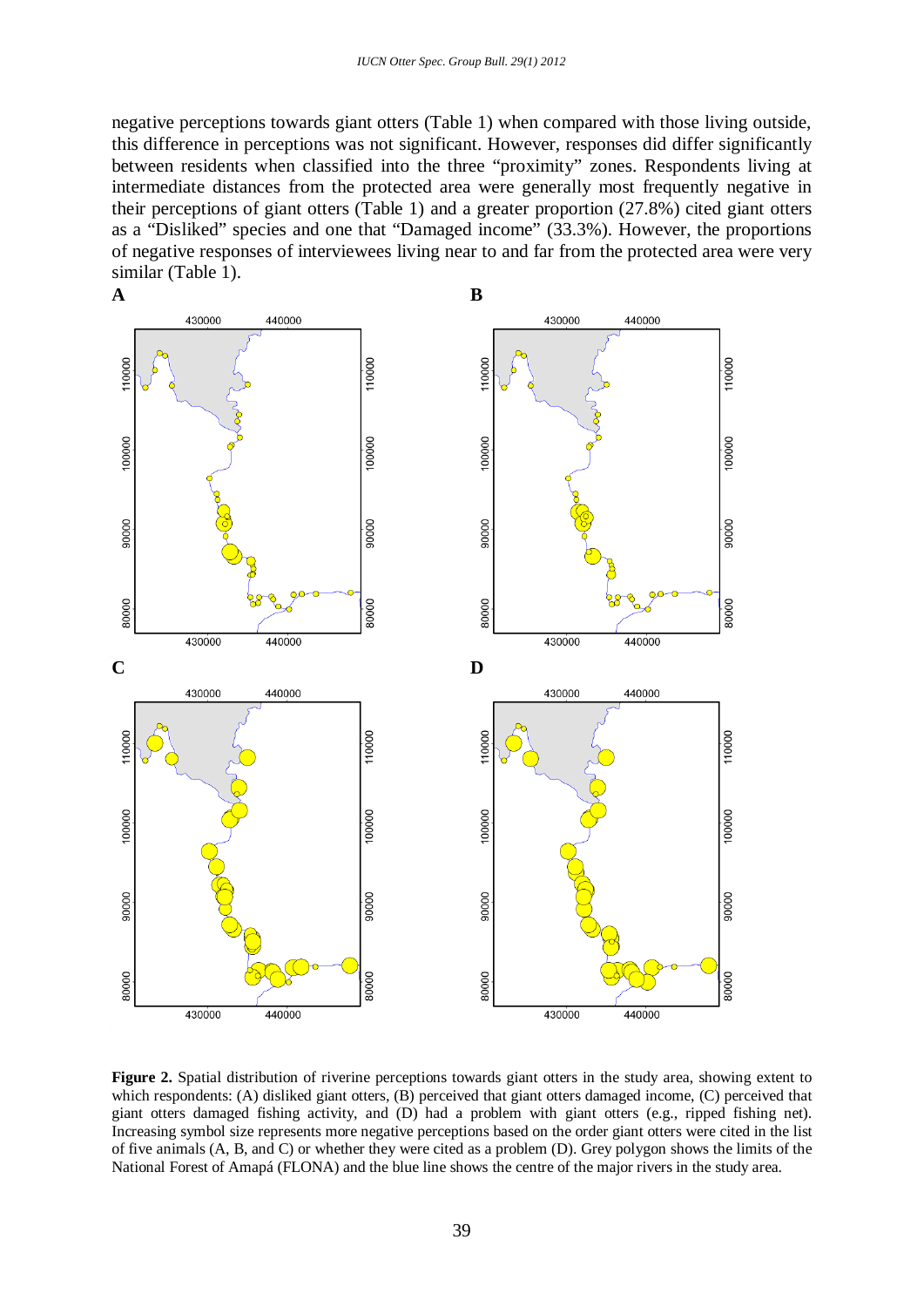Our GLMs showed that perceptions towards giant otters were hard to predict. Our four predictors were most adequate when used to model when respondents disliked giant otters, however they explained only 28.8 % of this model deviance and the most parsimonious model which retained "Education" (where respondents with the longest time in education were less likely to dislike giant otters) was only marginally significant (*P*=0.054) (Table 2). The most parsimonious models predicting whether respondents considered that giant otters damaged income and fishing activities both retained only age, with older respondents less likely to consider giant otters as damaging income or fishing activities (deviance explained 8.3 and 4.6% damage income and fishing respectively), however neither model was statistically significant  $(P=0.093$  and  $P=0.146$ , damage income and fishing activity respectively) (Table 2).

#### **DISCUSSION**

As far as we are aware this study is the first to quantify perceptions of riverine residents towards giant otters in the eastern Brazilian Amazon. Our findings show that giant otters are (1) negatively perceived throughout the study region, (2) more positively perceived by respondents with the longest time in education, (3) less likely to be considered as damaging income or fishing activities by older respondents, and (4) have been killed recently in the area. Our findings reinforce the importance of studies with human-wildlife conflicts in and around sustainable-use reserves in the Brazilian Amazon, in order to ensure the long-term persistence of endangered species.

Conflicts between Amazon fishermen and giant otters have been reported from Colombia (Gómez and Jorgenson, 1999), Peru (Recharte et al., 2008), and Brazil (Rosas-Ribeiro et al., 2011). The primary reason for these conflicts was the overlap in space and time of resource use between humans and giant otters. Fish is an important food resource among Amazonian riverside people (Boischio and Henshel, 2000; Dorea, 2003), and riverine communities have been heavy consumers of fish due to their plentiful availability, and difficulties of acquiring alternative protein sources (e.g., via raising cattle) (Hiraoka, 1992). Similarly, in our study region, all respondents went fishing frequently (at least monthly), with 80% of the people interviewed consuming more than 2 kg of fish per week. This dependence on fish is very similar with that of the giant otter, which are primarily piscivorous and can eat up to 10% of their body weight per day (Duplaix, 1980; Rosas et al., 1999). Therefore, it is not surprising that giant otters are negatively perceived throughout our study region, and that 76% of respondents perceive otters as damaging fishing activities.

Despite well documented fishermen-giant otter conflicts (Duplaix, 1980; Bisbal, 1993; Gómez and Jorgenson, 1999; Recharte et al., 2008; Rosas-Ribeiro et al., 2011) there are no studies reporting socio-economic (such as education level and age) influences on perceptions towards giant otters in riverine communities. Although inference from our sample of 41 riverine residents is limited, the sample included all permanent residents in and around FLONA. As such, our results present a complete representation of the riverine population in the study area.

Our results suggested that older respondents and those with the longest time in education were less likely to dislike otters and to consider giant otters as damaging income or fishing activities. However, these variables were not strong predictors of perceptions in our analyses. We believe that this is partly explained by the profile of the respondents who were in general very similar (i.e., all male, principal income generators, and frequent fishers). These similarities mean that we would not expect to find strong differences in perceptions towards giant otters in the study area. The most surprising result was the widespread negative perceptions and the intensity of kills of giant otters. Based on our interview data, we found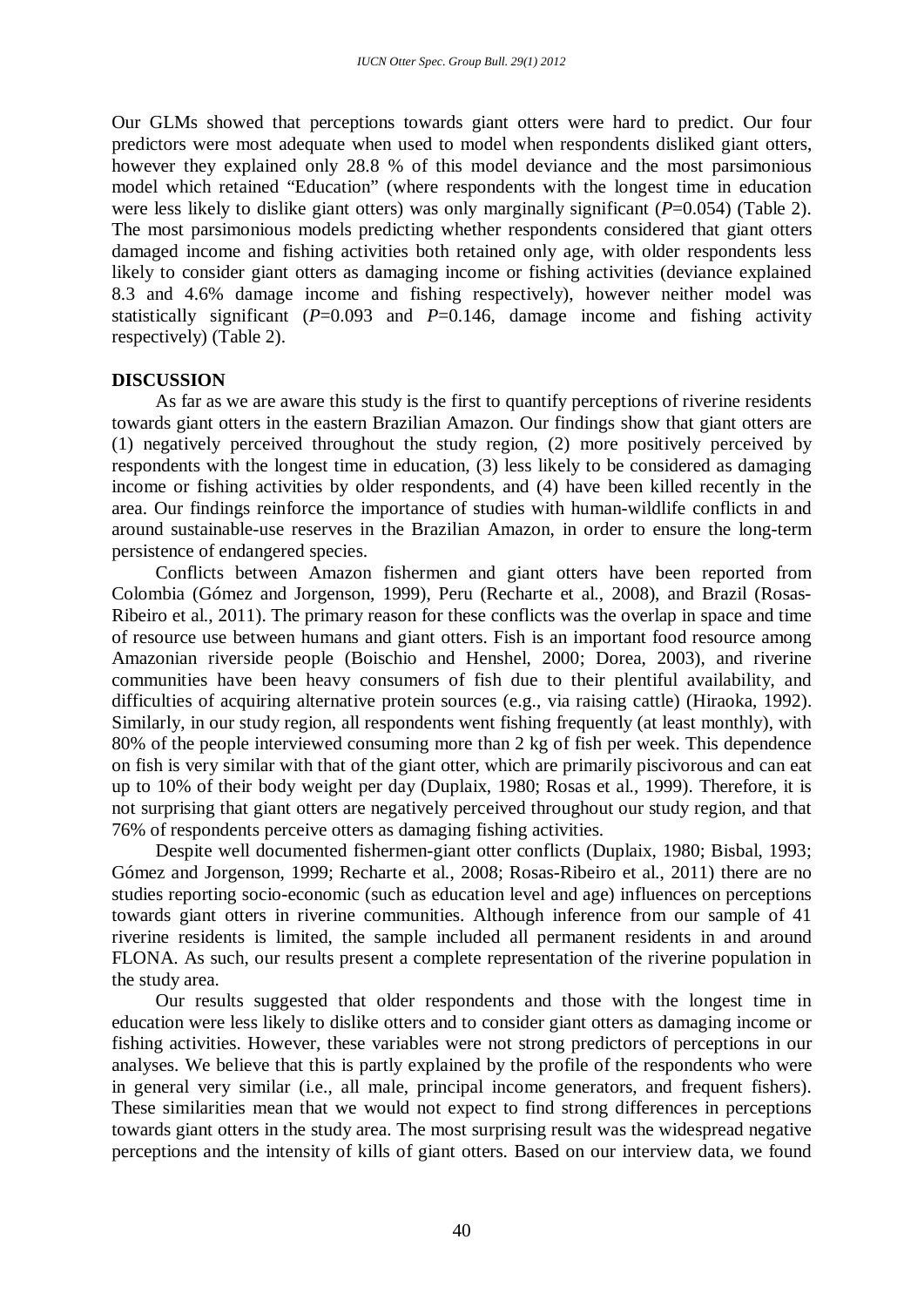Table 2 – Predictors of perceptions towards giant otters. GLM model results (coefficients with associated Z values in parenthesis) of perceptions towards giant otters from 41 interviews with riverine residents in the eastern Brazilian Amazon. Perceptions represented by 4 binary response variables i) "Dislike" (whether respondents mentioned giant otter as a disliked animal), ii) "Problem" (whether respondents had ever encountered a problem with giant otters such as damage to fishing nets), iii) "Damage income" (whether respondents mentioned giant otters as damaging the family income), iv) "Damage fish" (whether respondents mentioned giant otters as species that damaged fishing activities).

|                                          | Dislike         |                | Problem         |              | Damage income   |                  | Damage fishing  |                 |
|------------------------------------------|-----------------|----------------|-----------------|--------------|-----------------|------------------|-----------------|-----------------|
|                                          | Full            | <b>Best</b>    | Full            | <b>Best</b>  | Full            | <b>Best</b>      | Full            | Best            |
| Age (years)                              | $-0.066(-1.38)$ |                | 0.006(0.203)    |              | $-0.060(-1.54)$ | $-0.060(-1.629)$ | $-0.052(-1.35)$ | $-0.047(-1.37)$ |
| Distance to FLONA (km)                   | $-0.027(0.60)$  |                | 0.012(0.394)    | 0.010(0.353) | $-0.001(-0.03)$ |                  | 0.031(0.91)     |                 |
| Education (compared with illiterate)     |                 |                |                 |              |                 |                  |                 |                 |
| 5 or less years                          | 1.861(0.01)     | 1.821(0.01)    | $-0.558(-0.57)$ |              | 0.342(0.25)     |                  | $-0.672(-0.65)$ |                 |
| 6 to 10 years                            | 0.178(0.00)     | $-0.000(0.00)$ | $-1.540(-1.35)$ |              | 0.492(0.30)     |                  | $-2.142(-1.67)$ |                 |
| Principal income (compared with fishing) |                 |                |                 |              |                 |                  |                 |                 |
| Agriculture                              | 0.825(0.53)     |                | $-0.121(-0.09)$ |              | 1.253(0.87)     |                  | $-1.726(-1.41)$ |                 |
| Other                                    | $-0.858(-0.66)$ |                | 0.477(0.48)     |              | 0.535(0.47)     |                  | 0.853(0.69)     |                 |
|                                          |                 |                |                 |              |                 |                  |                 |                 |
| Model Deviance explained (%)             | 28.81           | 19.21          | 4.84            | 0.26         | 11.33           | 8.28             | 16.98           | 4.64            |
| Model AIC                                | 35.64           | 30.56          | 59.38           | 51.56        | 44.27           | 35.31            | 51.82           | 47.44           |
| Model significance                       | 0.188           | 0.054          | 0.889           | 0.724        | 0.695           | 0.093            | 0.258           | 0.146           |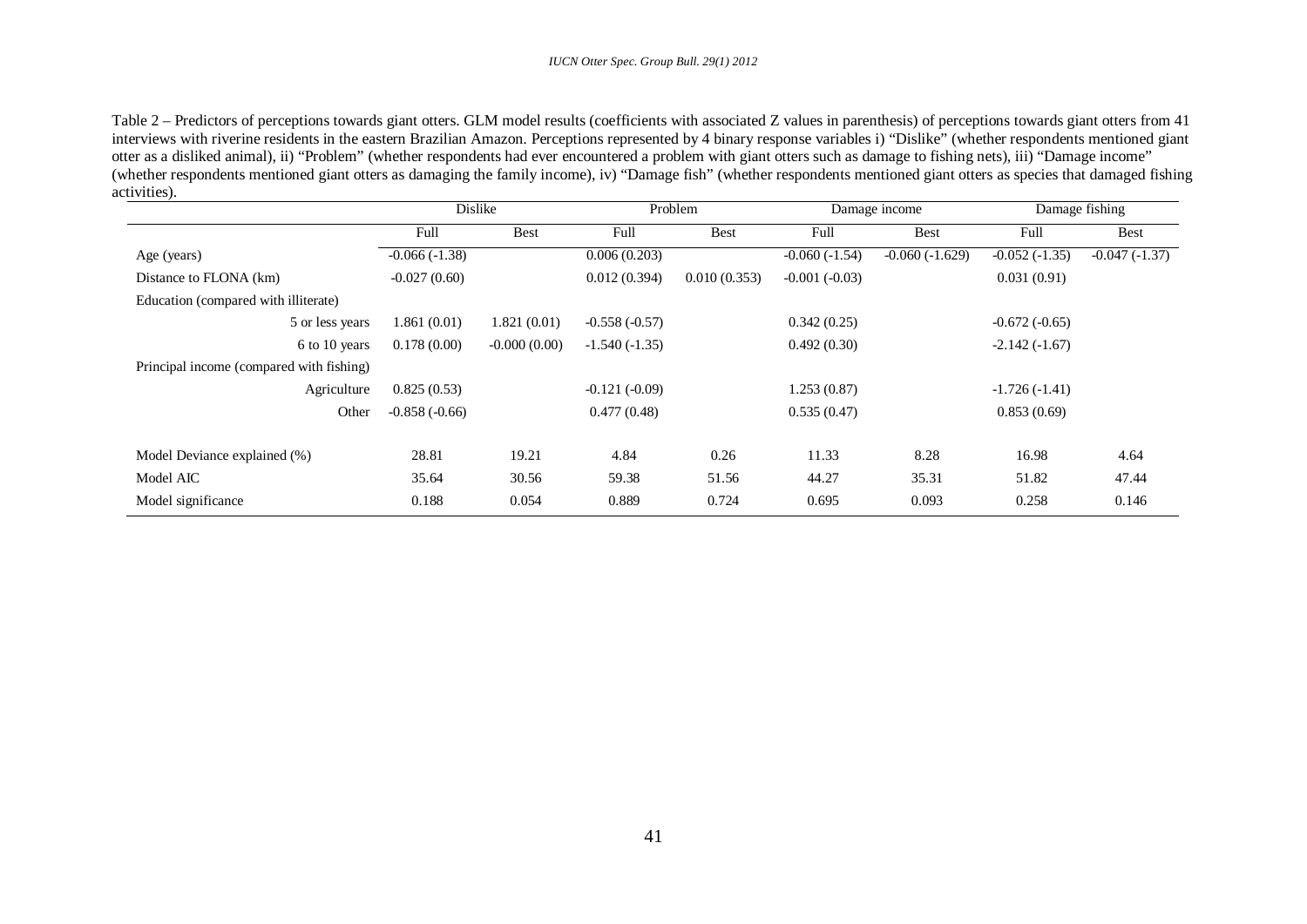that a minimum of 0.6 giant otters per 10 km of river had been killed in the past five years in a relatively short river stretch (ca. 86.1 km).

For a long lived species such as giant otters (Carter and Rosas, 1997) with a complex social structure (Duplaix, 1980; Davenport, 2010), human induced mortalities may strongly influence (both directly and indirectly) the long-term persistence of the species in the area. In an area of the Peruvian Amazon where the giant otter population was increasing, hunters and fishermen rarely hunted the species due to limited markets and/or uses (Recharte Uscamaita and Bodmer, 2010). In our study area, we have no published historical or recent data on the giant otter population. Thus, further studies must be conducted in order to evaluate if the giant otter population is increasing, stable or decreasing and the potential impact of the kills around the protected area.

Previous studies have demonstrated that inappropriately managed tourism can threaten giant otter populations within protected areas (Schenck and Staib, 1992). Tourism does not occur in our study area and our results suggested that the activities of local residents within and around the protected area (FLONA) are the major threats to giant otter populations. Proximity to the protected area did not strongly influence perceptions towards giant otters in the study area. Additionally, reported kills of giant otters were also widely distributed. Although the protected area does not appear to influence negatively the perceptions towards giant otters, it is also not increasing the positive answers of the interviewees.

The protected area (FLONA) is a sustainable-use reserve, which is supposed to be sustainable for both people and wildlife species. Considering the regional socioeconomic context (all riverine residents have a low income and, in general, low education level), a positive management action for FLONA would be a closer engagement with the human population particularly to encourage and support the adoption of sustainable activities (e.g., extraction of non-timber products) within and around FLONA. If such activities were coupled with environmental education we believe that a truly sustainable co-existence between local community and giant otters could be achieved.

More standardized studies that apply detailed questionnaires are needed throughout the species range. For example based on questions involving lists of most liked and disliked animals in another study region in the Brazilian Amazon, Norris and Michalski (2009), found that landowners had neutral attitudes towards giant otters. However, here we showed that the simple question generating a list of animals that were liked and disliked on its own is not sufficient to assess perceptions. Although we believe that conclusions from Norris and Michalski (2009) are valid as landowners in the same region never cited giant otters as a species that damaged income in a larger set of interviews (n=236, Michalski et al., 2006), future studies should adopt more detailed questions such as those presented here.

With the expansion of human settlements across the Amazon, our conclusions highlight the importance of detailed studies that could provide information in order to focus conservation efforts in areas with potential human-otter conflicts. This detailed information is required to inform the development and application of environmental education activities and facilitate the sustainable development of livelihoods and local communities within and around the expanding network of sustainable-use reserves.

**Acknowledgements -** This research was supported by Conservation International - Brazil, and the Walmart Institute – Brazil through the project "Support to the implementation of the Amapá National Forest", and The Rufford Small Grants for Nature Conservation. Instituto Chico Mendes de Conservação da Biodiversidade (ICMBIO) and the Universidade Federal do Amapá provided logistical support. PCC and JAA were funded by a National Council for Scientific and Technological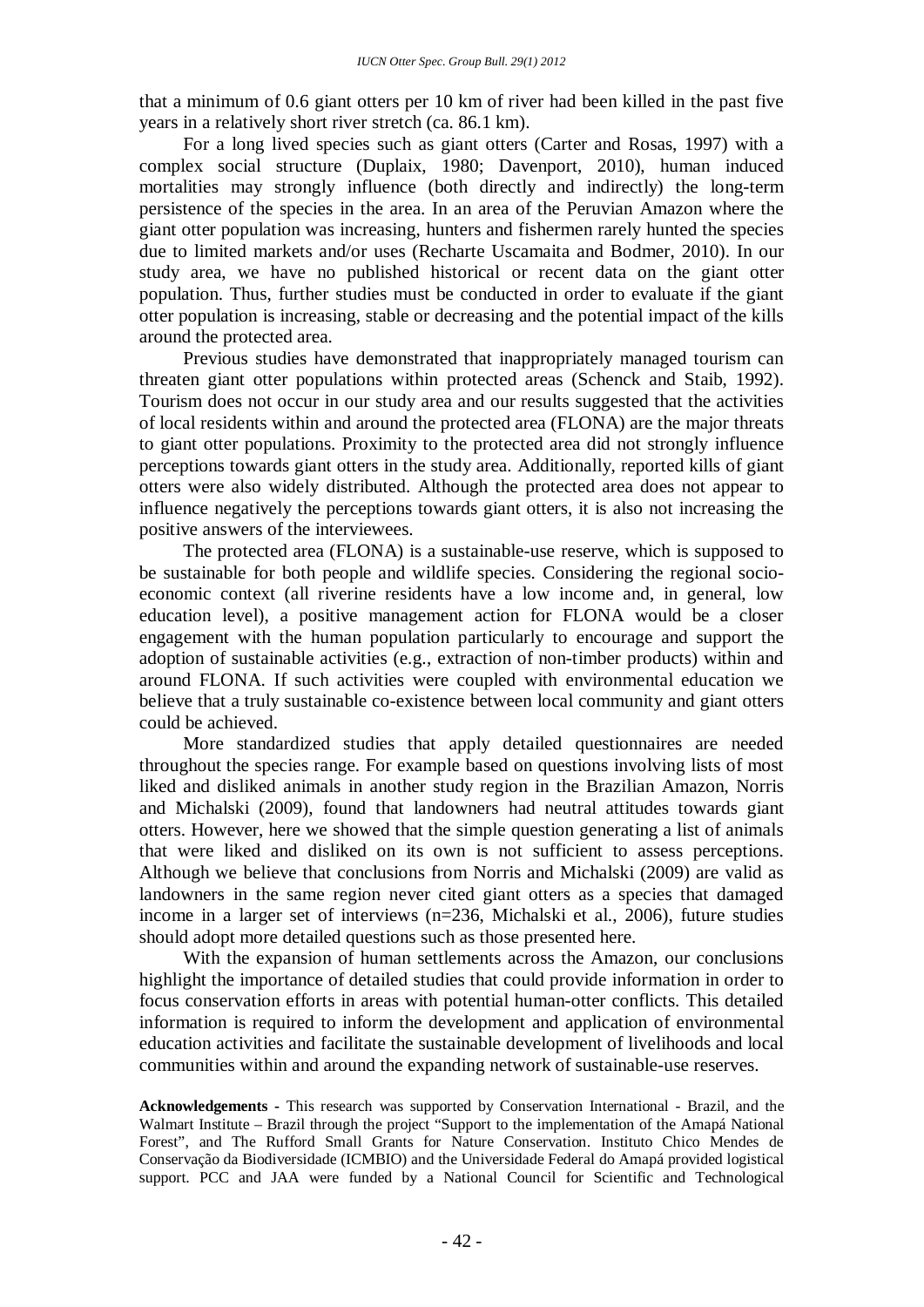Development (CNPq) PIBIC studentships, JL was funded by a Brazilian Ministry of Education (CAPES) PhD studentship, and DN was funded by a CNPq PhD studentship. We are deeply indebted to the riverine residents that contributed to this study and to Alvino Pantoja and Dinael Soares for field assistance. This article resulted from the PPBio/CENBAM Workshop conducted by William Magnusson.

#### **REFERENCES**

- **Andam, K.S., Ferraro, P.J., Pfaff, A., Sanchez-Azofeifa, G.A., Robalino, J.A. (2008).** Measuring the effectiveness of protected area networks in reducing deforestation. *Proceedings of the National Academy of Sciences of the United States of America,* **105**: 16089-16094.
- **Azevedo-Ramos, C., do Amaral, B.D., Nepstad, D.C., Soares Filho, B., Nasi, R. (2006).** Integrating ecosystem management, protected areas, and mammal conservation in the Brazilian Amazon. *Ecology and Society,* **11**.
- **Bisbal, F.J. (1993).** Human impact on the carnivores of Venezuela. *Studies on Neotropical Fauna and Environment,* **28**: 145-156.
- **Boischio, A.A.P., Henshel, D. (2000).** Fish consumption, fish lore, and mercury pollution Risk communication for the Madeira river people. *Environmental Research Section A,* **84**: 108-126.
- **Campbell, M.O.N., Torres Alvarado, M.E. (2011).** Public perceptions of jaguars *Panthera onca*, pumas *Puma concolor* and coyotes *Canis latrans* in El Salvador. *Area,* **43**: 250-256.
- **Carter, S.K., Rosas, F.C.W. (1997).** Biology and conservation of the giant otter Pteronura brasiliensis. *Mammal Review,* **27**: 1-26.
- **Dar, N.I., Minhas, R.A., Zaman, Q., Linkie, M. (2009).** Predicting the patterns, perceptions and causes of human-carnivore conflict in and around Machiara National Park, Pakistan. *Biological Conservation,* **142**: 2076-2082.
- **Davenport, L.C. (2010).** Aid to a Declining Matriarch in the Giant Otter (*Pteronura brasiliensis*). *Plos One,* **5**.

[\[http://www.plosone.org/article/info%3Adoi%2F10.1371%2Fjournal.pone.0011385](http://www.plosone.org/article/info%3Adoi%2F10.1371%2Fjournal.pone.0011385) Accessed 1 June 2012]

- **Dickman, A.J. (2010).** Complexities of conflict: the importance of considering social factors for effectively resolving human-wildlife conflict. *Animal Conservation,* **13**: 458-466.
- **Dorea, J.G. (2003).** Fish are central in the diet of Amazonian riparians: should we worry about their mercury concentrations? *Environmental Research,* **92**: 232-244.
- **Duplaix, N. (1980).** Observations on the ecology and behavior of the giant river otter *Pteronura brasiliensis* in Suriname. *Terre Et La Vie-Revue D Ecologie Appliquee,* **34**: 495-620.
- **Duplaix, N., Waldemarin, H.F., Groenedijk, J., Evangelista, E., Munis, M., Valesco, M., Botello, J.C. (2008).** In *IUCN 2011. IUCN Red List of Threatened Species. Version 2011.2*.
- **Freitas, D., Gomes, J., Luis, T.S., Madruga, L., Marques, C., Baptista, G., Rosalino, L.M., Antunes, P., Santos, R., Santos-Reis, M. (2007).** Otters and fish farms in the Sado estuary: ecological and socio-economic basis of a conflict. *Hydrobiologia,* **587**: 51-62.
- **Gómez, J.R., Jorgenson, J.P. (1999).** An overview of the giant otter-fisherman problem in the Orinoco Basin of Colombia. *IUCN Otter Specialist Group Bulletin,* **16**: 90 - 96.
- **Hazzah, L., Mulder, M.B., Frank, L. (2009).** Lions and warriors: social factors underlying declining African lion populations and the effect of incentive-based management in Kenya. *Biological Conservation,* **142**: 2428-2437.
- **Hiraoka, M. (1992).** Caboclo and ribereño resource manage- ment in Amazonia: a review. In **K.H. Redford and C. Padoch****(eds)**:*Conservation of Neotropical Forests* Columbia University Press, New York.
- **Kloskowski, J. (2011).** Human-wildlife conflicts at pond fisheries in eastern Poland: perceptions and management of wildlife damage. *European Journal of Wildlife Research,* **57**: 295-304.
- **Lescureux, N., Linnell, J.D.C. (2010).** Knowledge and Perceptions of Macedonian Hunters and Herders: The Influence of Species Specific Ecology of Bears, Wolves, and Lynx. *Human Ecology,* **38**: 389-399.
- **Lescureux, N., Linnell, J.D.C., Mustafa, S., Melovski, D., Stojanov, A., Ivanov, G., Avukatov, V., von Arx, M., Breitenmoser, U. (2011).** Fear of the unknown: local knowledge and perceptions of the Eurasian lynx *Lynx lynx* in western Macedonia. *Oryx,* **45**: 600-607.
- **Liu, F., McShea, W.J., Garshelis, D.L., Zhu, X., Wang, D., Shao, L. (2011).** Human-wildlife conflicts influence attitudes but not necessarily behaviors: Factors driving the poaching of bears in China. *Biological Conservation,* **144**: 538-547.
- **Marshall, K., White, R., Anke, F. (2007).** Conflicts between humans over wildlife management: on the diversity of stakeholder attitudes and implications for conflict management. *Biodiversity and Conservation,* **16**: 3129-3146.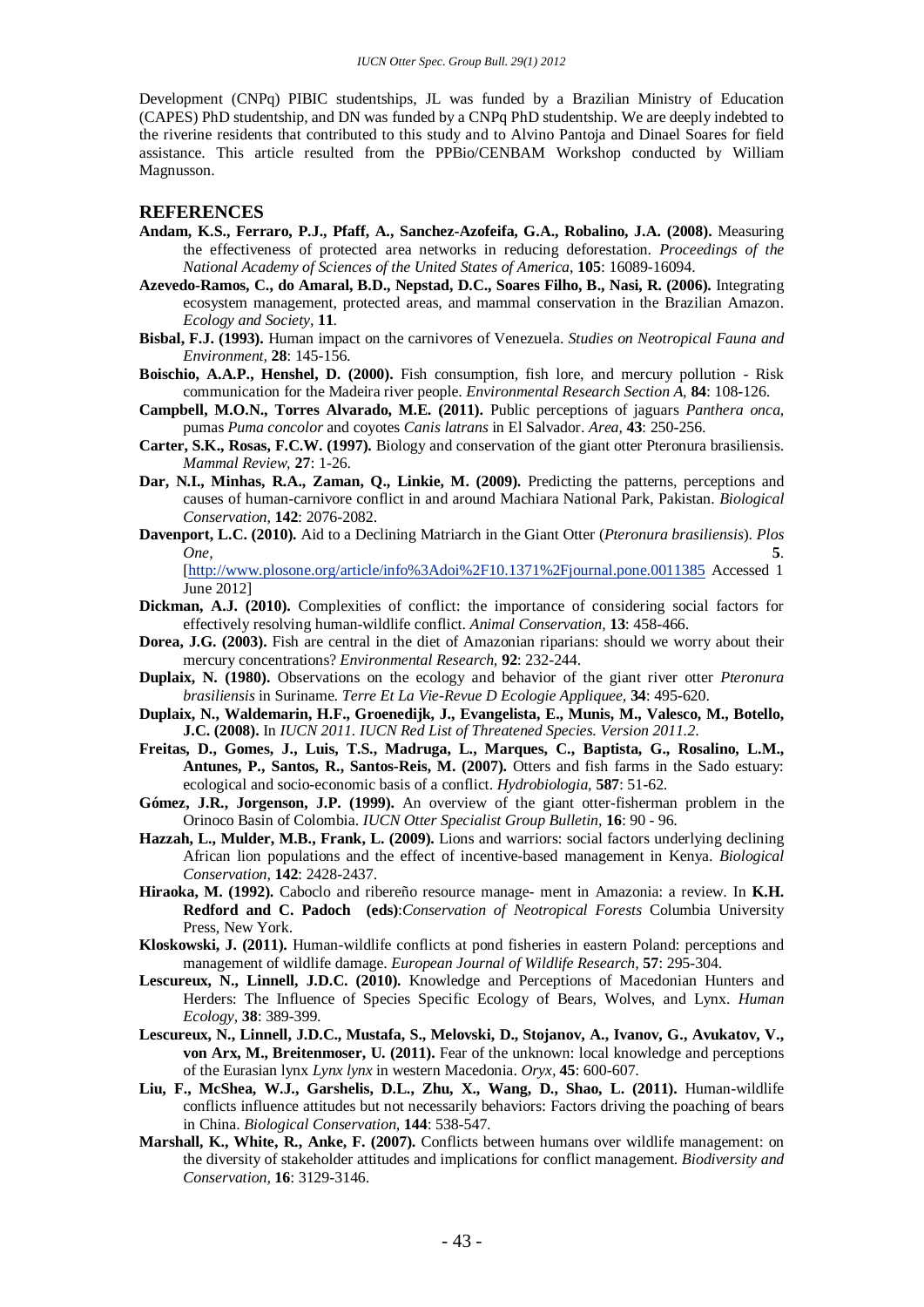- **Michalski, F., Boulhosa, R.L.P., Faria, A., Peres, C.A. (2006).** Human-wildlife conflicts in a fragmented Amazonian forest landscape: determinants of large felid depredation on livestock. *Animal Conservation,* **9**: 179-188.
- **Michalski, F., Peres, C.A. (2005).** Anthropogenic determinants of primate and carnivore local extinctions in a fragmented forest landscape of southern Amazonia. *Biological Conservation,* **124**: 383-396.
- **Morzillo, A.T., Mertig, A.G., Hollister, J.W., Garner, N., Liu, J. (2010).** Socioeconomic factors affecting local support for black bear recovery strategies. *Environmental Management,* **45**: 1299-1311.
- **Mundry, R., Nunn, C.L. (2009).** Stepwise model fitting and statistical inference: turning noise into signal pollution. *American Naturalist,* **173**: 119-123.
- **Norris, D., Michalski, F. (2009).** Are otters an effective flagship for the conservation of riparian cCorridors in an Amazon Deforestation Frontier? *IUCN Otter Specialist Group Bulletin,* **26**: 73- 77.
- **Peres, C.A. (2011).** Conservation in sustainable-use tropical forest reserves. *Conservation Biology,* **25**: 1124-1129.
- **R Development Core Team (2010).** R Foundation for Statistical Computing, Vienna, R Foundation for Statistical Computing, ISBN 3-900051-07-0.
- **Recharte, M., Bowler, M., Bodmer, R. (2008).** Potential conflict between fishermen and giant otter (*Pteronura brasiliensis*) populations by fishermen in response to declining stocks of Arowana fish (*Osteoglossum bicirrhosum*) in Northeastern Peru. *IUCN Otter Specialist Group Bulletin,* **25**: 89 - 93.
- **Recharte Uscamaita, M., Bodmer, R. (2010).** Recovery of the Endangered giant otter *Pteronura brasiliensis* on the Yavari-Mirin and Yavari Rivers: a success story for CITES. *Oryx,* **44**: 83-88.
- **Rosas-Ribeiro, P.F., Rosas, F.C.W., Zuanon, J. (2011).** Conflict between fishermen and giant otters *Pteronura brasiliensis* in Western Brazilian Amazon. *Biotropica,* DOI: 10.1111/j.1744- 7429.2011.00828.x.
- **Rosas, F.C.W., Zuanon, J.A.S., Carter, S.K. (1999).** Feeding ecology of the giant otter, *Pteronura brasiliensis*. *Biotropica,* **31**: 502-506.
- **Schenck, C. and Staib, E. (1992).** Giant otters in Peru. *IUCN Otter Specialist Group Bulletin,* **7**: 24- 26.
- **Smith, N.J.H. (1980)** Caimans, capybaras, otters, manatees, and man in Amazonas. *Biological Conservation,* **19**: 177–187.
- **Stokstad, E. (2010).** Despite progress, biodiversity declines. *Science,* **329**: 1272-1273.
- **Vaclavikova, M., Vaclavik, T., Kostkan, V. (2011).** Otters vs. fishermen: Stakeholders' perceptions of otter predation and damage compensation in the Czech Republic. *Journal for Nature Conservation,* **19**: 95-102.

#### **RÉSUMÉ**

## **PERCEPTIONS ET IMPLICATIONS LOCALES POUR LA CONSERVATION DE LA LOUTRE GEANTE (***Ptenonura brasiliensis***) AUTOUR D'AIRES PROTEGEES BRESILIENNES DE L'EST DE L'AMAZONE**

Le succès des aires protégées pour la conservation de la biodiversité dépend en grande partie de l'intégration des communautés locales et de la persistance d'espèces sauvages et de processus écologiques. Nous avons étudié les perceptions de résidents riverains d'une zone protégée pour les loutres géantes (*Pteronura brasiliensis*). Entre Mars et Décembre 2011, nous avons mené 41 interviews dans la région de la Forêt Nationale de l'Amapá (AP, Brésil). Ces dernières ont révélé une forte attitude négative à l'égard des loutres géantes, soutenu par le rapport de loutres tuées dans 12,2% des conversations. Les modèles linéaires généralisés ont montré que des années d'éducation et l'âge des personnes concernées limitent les attitudes néfastes envers la Loutre dans la zone d'étude (les personnes sondées ayant une éducation avancée et plus âgées étaient moins susceptibles de ne pas aimer les loutres et d'envisager des loutres géantes comme non préjudiciables pour leurs revenus ou pour les activités de pêche). Ces résultats suggèrent que pour conserver des loutres géantes dans cette